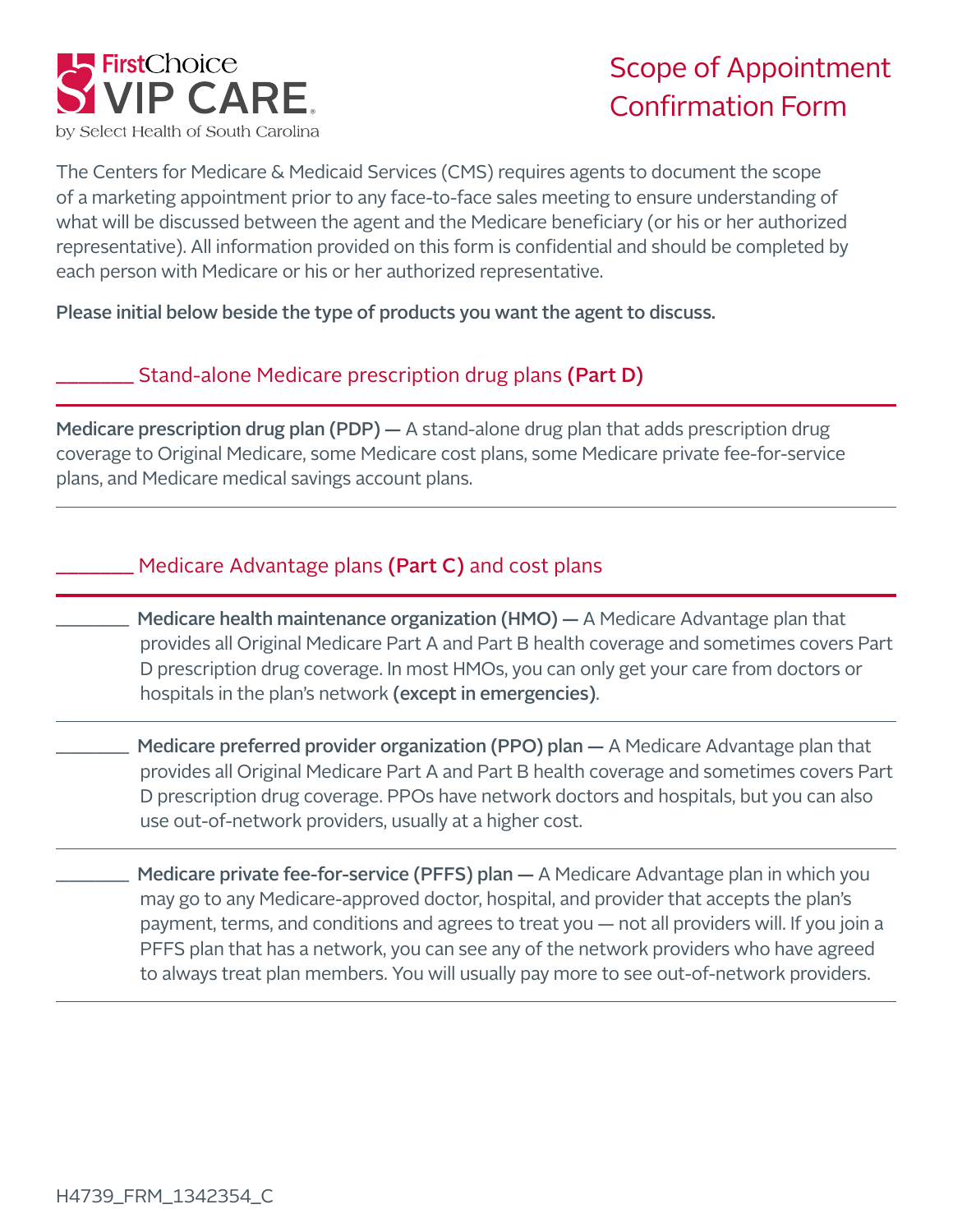| <b>Medicare special needs plan (SNP)</b> $-$ A Medicare Advantage plan that has a benefit |
|-------------------------------------------------------------------------------------------|
| package designed for people with special health care needs. Examples of the specific      |
| groups served include people who have both Medicare and Medicaid, people who reside in    |
| nursing homes, and people who have certain chronic medical conditions.                    |

| Medicare medical savings account (MSA) plan – MSA plans combine a high deductible        |
|------------------------------------------------------------------------------------------|
| health plan with a bank account. The plan deposits money from Medicare into the account. |
| You can use it to pay your medical expenses until your deductible is met.                |

| Medicare cost plan – In a Medicare cost plan, you can go to providers both in and out       |
|---------------------------------------------------------------------------------------------|
| of network. If you get services outside of the plan's network, your Medicare covered        |
| services will be paid for under Original Medicare, but you will be responsible for Medicare |
| coinsurance and deductibles.                                                                |

By signing this form, you agree to a meeting with a sales agent to discuss the types of products you initialed above. Please note, the person who will discuss the products is either employed or contracted by a Medicare plan. They do not work directly for the federal government. This individual may also be paid based on your enrollment in a plan.

Signing this form does not obligate you to enroll in a plan, affect your current enrollment, or automatically enroll you in a Medicare plan.

#### Beneficiary or authorized representative signature and signature date:

Signature: \_\_\_\_\_\_\_\_\_\_\_\_\_\_\_\_\_\_\_\_\_\_\_\_\_\_\_\_\_\_\_\_\_\_\_\_\_\_\_\_\_\_\_\_\_\_\_ Signature date: \_\_\_\_\_\_\_\_\_\_\_\_\_\_

#### If you are the authorized representative, please sign above and print below:

Representative's name: \_\_\_\_\_\_\_\_\_\_\_\_\_\_\_\_\_\_\_\_\_\_\_\_\_\_\_\_\_\_\_\_\_\_\_\_\_\_\_\_\_\_\_\_\_\_\_\_\_\_\_\_\_\_\_\_\_\_\_\_\_\_\_\_

Your relationship to the beneficiary: \_\_\_\_\_\_\_\_\_\_\_\_\_\_\_\_\_\_\_\_\_\_\_\_\_\_\_\_\_\_\_\_\_\_\_\_\_\_\_\_\_\_\_\_\_\_\_\_\_\_\_\_\_